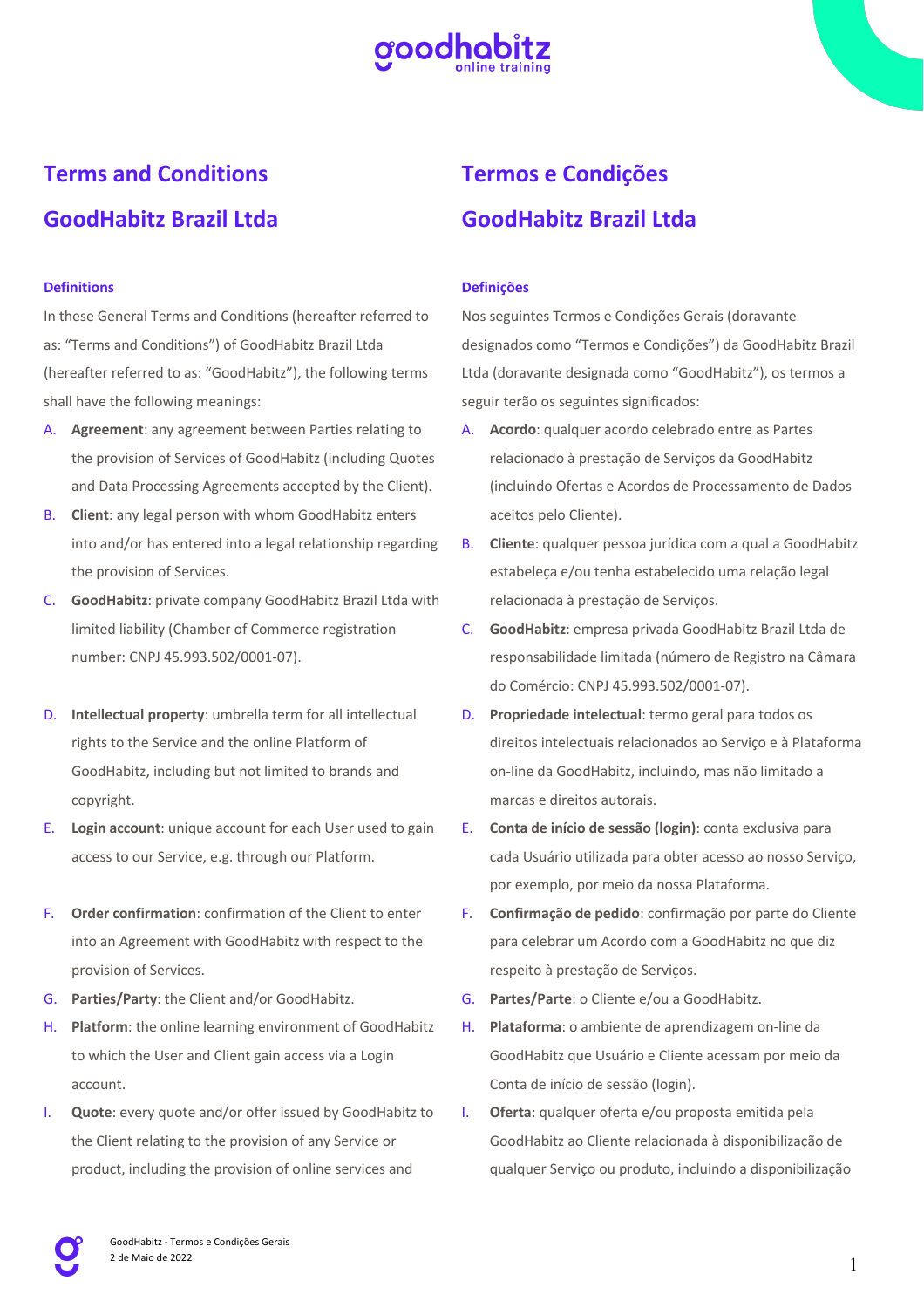

associated matters.

- J. **Service**: any and all services to be provided by or on behalf of GoodHabitz, such as providing online access to the Platform, aimed at making accessible online educational materials as well as the management thereof via the online learning environment of GoodHabitz.
- K. **User**: person employed by or otherwise engaged in the organisation of the Client who is in possession of a personal Login account intended for the use of the online learning environment of GoodHabitz.

# 1. Applicability

1.1 These Terms and Conditions apply to all Quotes, Agreements and the execution thereof. These Terms and Conditions can only be deviated from with prior written permission of GoodHabitz or by means of a written Agreement between GoodHabitz and the Client.

# 2. Terms of Service

- 2.1 The use of the Service of GoodHabitz is reserved to authorised Users.
- 2.2 The Client is required to create a personal Login account for each User.
- 2.3 Sharing of Login accounts is not permitted.
- 2.4 In the event of discovery of misuse of Login accounts and/or sustained or frequent breaches of the provisions laid down in this article, GoodHabitz reserves the right to suspend or annul the provision of Services without prejudice to the right to claim damages. In that case, the Client is not entitled to any compensation.
- 2.5 GoodHabitz does not provide any guarantees relating to the functioning of the online learning environment on the (computer) systems and networks of the Client and its

de serviços on-line e assuntos relacionados.

- J. **Serviço**: todo e qualquer serviço a ser prestado por ou em nome da GoodHabitz, tal como a disponibilização de acesso on-line à Plataforma, com o objetivo de permitir o acesso a materiais didáticos on-line, bem como de assegurar a gestão destes por meio do ambiente de aprendizagem on-line da GoodHabitz.
- K. **Usuário**: pessoa contratada ou que de outra forma desenvolve atividades na organização do Cliente, titular de uma Conta de início de sessão (login) pessoal destinada à utilização do ambiente de aprendizagem on-line da GoodHabitz.

# 1. Aplicabilidade

1.1 Estes Termos e Condições se aplicam a todas as Ofertas, Acordos e à execução destes. O não cumprimento destes Termos e Condições será possível unicamente com autorização prévia por escrito por parte da GoodHabitz ou mediante a celebração de um Acordo por escrito entre a GoodHabitz e o Cliente.

#### 2. Termos do Serviço

- 2.1 A utilização do Serviço da GoodHabitz está reservada a Usuários autorizados.
- 2.2 O Cliente terá de criar uma Conta de início de sessão (login) pessoal para cada Usuário.
- 2.3 Não é permitido compartilhar Contas de início de sessão (login).
- 2.4 Em caso de descoberta de utilização indevida de Contas de início de sessão (login) e/ou de violações constantes e/ou frequentes das disposições estabelecidas neste artigo, a GoodHabitz reserva-se o direito a suspender ou anular a prestação dos Serviços sem prejuízo do direito de exigir indenizações. Nesta situação, o Cliente não receberá qualquer compensação.
- 2.5 A GoodHabitz não fornece quaisquer garantias relacionadas ao funcionamento do ambiente de aprendizagem on-line nos sistemas (computador) e redes

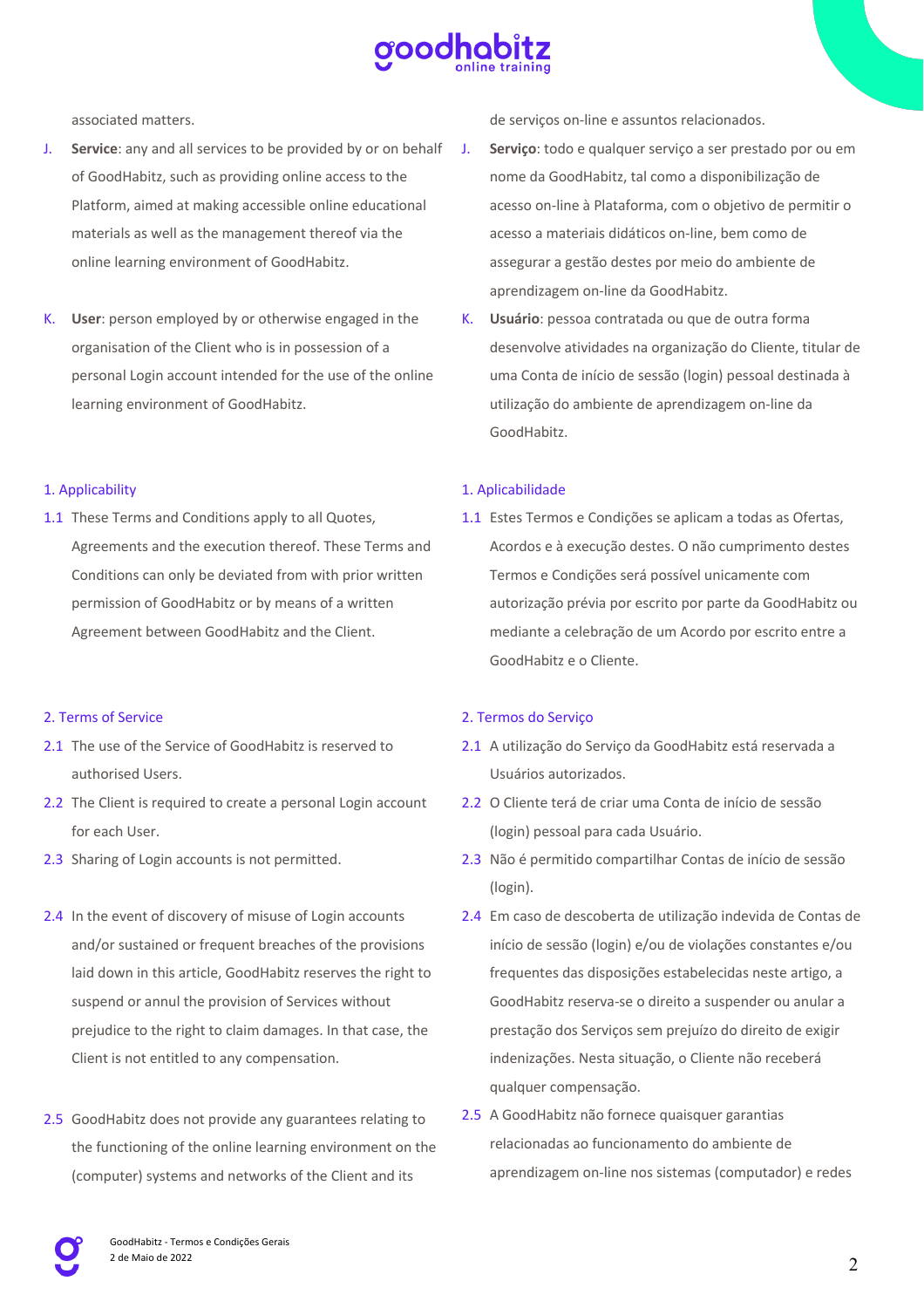

Users.

- 2.6 GoodHabitz shall at all times make every effort to optimally execute the provision of the GoodHabitz Service. If, at any moment, the provision is nevertheless interrupted, this does not entitle the Client to a (partial) refund or discount. Neither will this entitle the Client to any off-set and/or suspension of its payment obligations towards GoodHabitz.
- 2.7 GoodHabitz is entitled to change the quantity and content of its Service, or parts thereof, to improve the quality of the Service. In that case, the Client is in no way entitled to a refund or discount.

#### 3. Obligations of the Client

- 3.1 The Client is responsible for the information they have provided to GoodHabitz, the use of the Service and keeping access to these confidential. The Client commits to using the Service within the limits of the provisions of the Agreement, these Terms and Conditions and the applicable laws and regulations, including the General Data Protection Regulation (GDPR).
- 3.2 The Client is responsible for the management of the Login accounts. For employees leaving the employment of the Client, access to the Service of GoodHabitz shall be renounced, specifically by cancelling the Login account.
- 3.3 The Client guarantees that all information provided to GoodHabitz is correct and complete in all respects.
- 3.4 The Client is not permitted to rent out, sell, make available in any way or commercialise the information and Service provided by GoodHabitz (in part or in full) to third parties other than the Users without prior written consent from GoodHabitz.
- 3.5 The obligation of the payment of fees by the Client remains, regardless of the frequency of usage of the

do Cliente e de seus Usuários.

- 2.6 A GoodHabitz se esforçará, o tempo todo, para executar de forma otimizada a prestação do Serviço GoodHabitz. Contudo, se, em qualquer momento, a prestação for interrompida, isto não concede ao Cliente o direito a um reembolso (parcial) ou desconto. Da mesma forma, esta situação tampouco concederá ao Cliente o direito a qualquer compensação e/ou suspensão das suas obrigações de pagamento à GoodHabitz.
- 2.7 A GoodHabitz tem o direito de alterar a quantidade e o conteúdo do seu Serviço, ou partes deste, para melhorar a qualidade do Serviço. Nesta situação, o Cliente não terá qualquer direito a reembolso ou a desconto.

## 3. Obrigações do Cliente

- 3.1 O Cliente é responsável pelos dados disponibilizados à GoodHabitz, pela utilização do Serviço e por manter o acesso a este confidencial. O Cliente se compromete a utilizar o Serviço respeitando os limites das disposições do Acordo, estes Termos e Condições e as leis e regulamentações aplicáveis, incluindo a Lei Geral de Proteção de Dados (LGPD).
- 3.2 O Cliente é responsável pela gestão das Contas de início de sessão (login). Para colaboradores que cessem funções como funcionários do Cliente, o acesso ao Serviço da GoodHabitz deverá ser revogado, especificamente por meio do cancelamento da Conta de início de sessão (login).
- 3.3 O Cliente garante que todas as informações disponibilizadas à GoodHabitz estão corretas e completas em todos os aspetos.
- 3.4 O Cliente não está autorizado a alugar, vender, disponibilizar de alguma forma ou comercializar as informações e o Serviço prestado pela GoodHabitz (parcial ou totalmente) a terceiros que não sejam Usuários sem consentimento prévio por escrito por parte da GoodHabitz.
- 3.5 A obrigação do pagamento de taxas por parte do Cliente permanece independentemente da frequência de

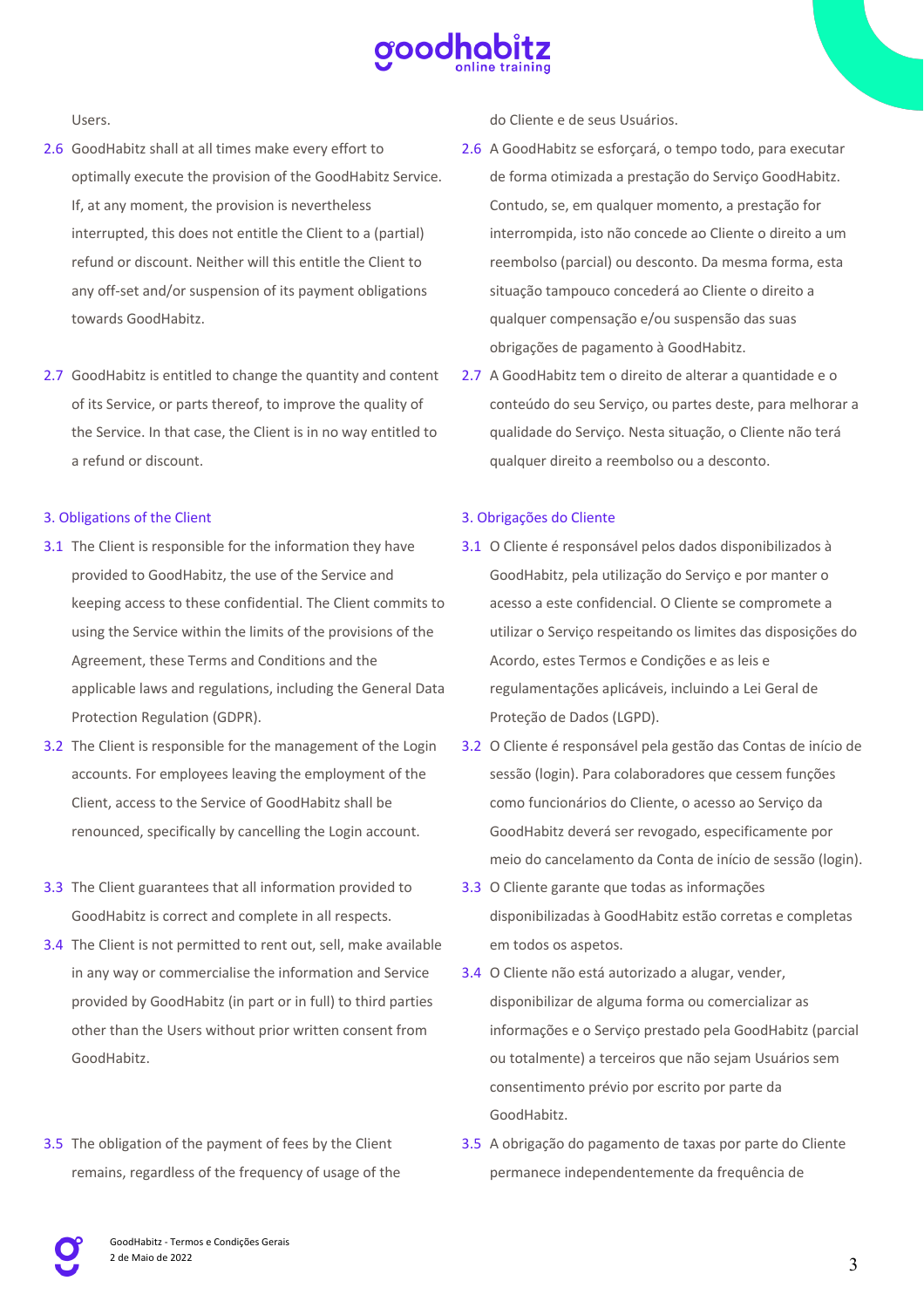

GoodHabitz Service by the Client and its Users.

#### 4. Payment and Fees

- 4.1 Invoices will be sent via email and invoiced amounts include applicable sales taxes and VAT.
- 4.2 GoodHabitz invoices are to be paid within 30 days, unless otherwise agreed upon.
- 4.3 Unless otherwise agreed upon, promotions and discounts are one-off only. Upon renewal, each Agreement shall be legally renewed as an Agreement to which no promotions and/or discounts apply.
- 4.4 In the event that the Client fails to fulfil its payment obligations by the due date as described in paragraph 2 of this article, GoodHabitz is entitled to suspend access to the Service immediately and without prior notice. If the Client fails to fulfil due payment after one or more payment reminders, the Client will be declared in default, upon which the Client will owe the applicable statutory interest on the outstanding amount and will also be obliged to pay the extrajudicial collection costs. In case of default of payment, GoodHabitz is also authorised to terminate the Agreement with the Client, effective immediately, without prejudice to the Client's obligation to fulfil its payment obligations towards GoodHabitz.
- 4.5 GoodHabitz may index fee(s), prices and rates annually according to the European HICP (Harmonised Index of Consumer Prices) as published by Eurostat.

#### 5. Confidentiality, Intellectual Property Rights

5.1 GoodHabitz will treat all information it processes within the framework of the Agreement with the Client

utilização do Serviço da GoodHabitz por parte do Cliente e dos seus Usuários.

#### 4. Pagamento e Taxas

- 4.1 As faturas serão enviadas por e-mail e os montantes faturados incluem os impostos sobre vendas aplicáveis e o IVA.
- 4.2 As faturas da GoodHabitz deverão ser pagas no prazo de 30 dias, salvo se acordado de outra forma.
- 4.3 Salvo se acordado de outra forma, as promoções e os descontos são exclusivamente de aplicação única. Após a renovação, cada Acordo será legalmente renovado como um Acordo ao qual não serão aplicáveis quaisquer tipo promoções e/ou descontos.
- 4.4 Caso o Cliente não cumpra com as suas obrigações de pagamento no prazo previsto tal como descrito no parágrafo 2 deste artigo, a GoodHabitz tem o direito de suspender imediatamente o acesso ao Serviço sem qualquer aviso prévio. Caso o Cliente não cumpra o pagamento devido após um ou mais avisos de pagamento, o Cliente se encontrará em situação de não cumprimento e, consequentemente, o Cliente terá de pagar a taxa de juros legal aplicável referente ao montante da dívida e, adicionalmente, será obrigado a pagar as custas de cobrança extrajudiciais. Em caso de não cumprimento de pagamento, a GoodHabitz também está autorizada a rescindir o Acordo com o Cliente, com efeitos imediatos, sem prejuízo da obrigação do Cliente no que diz respeito ao cumprimento das suas obrigações de pagamento relativamente à GoodHabitz.
- 4.5 A GoodHabitz pode indexar tarifa(s), preços e taxas anualmente, de acordo com o IHPC europeu (Índice Harmonizado de Preços no Consumidor), tal como publicado pelo Eurostat.

## 5. Confidencialidade, Direitos de Propriedade Intelectual

5.1 A GoodHabitz tratará todas as informações processadas no escopo do Acordo com a confidencialidade do Cliente.

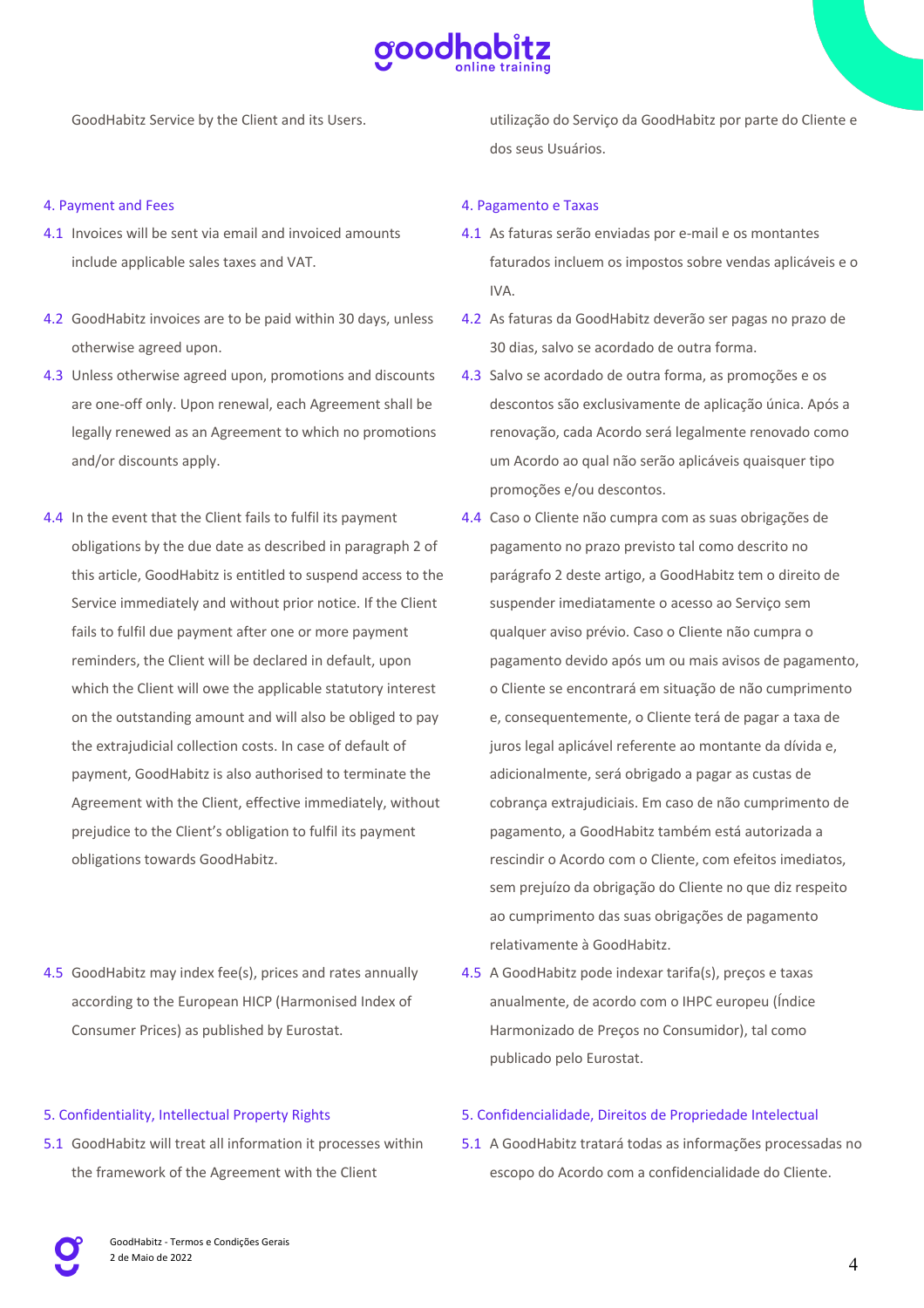

confidentially.

- 5.2 Deviations of paragraph 1 of this article are only expressly permitted if:
- i) The information was already generally known prior to entering into the Agreement;
- ii) Prior written permission from the relevant Party was obtained for such a specific deviation;
- iii) That information has to be disclosed as a result of a given order or court decision granted for that purpose, in which case the relevant Party will notify the other Party in advance, unless this is forbidden by law or pursuant to the given order or relevant court decision.
- 5.3 All Intellectual property rights on the Service, the Platform and accompanying online educational materials rest exclusively with GoodHabitz and/or its licensers. Nothing in these Terms and Conditions implies a transfer of Intellectual property rights.
- 5.4 The Client is not permitted to reproduce, transfer and/or otherwise use or make available in any way the software and/or content of the Service of GoodHabitz, without prior written consent by GoodHabitz.
- 5.5 The conditions laid down in this article will remain effective even after the termination of the Agreement.

# 6. Limitation of Liability, Waiver of Warranty, Indemnification

- 6.1 Client acknowledges and accepts that the Service of GoodHabitz is provided as it is.
- 6.2 Client declares not to hold GoodHabitz liable with respect to claims by the Client resulting from the use of the Service. The Client indemnifies GoodHabitz for any liability or claim by any and all third parties that result from or are caused by the use of the Service.
- 5.2 Desvios relacionados ao parágrafo 1 deste artigo serão expressamente permitidos somente nas seguintes situações:
- i) As informações já eram de conhecimento geral antes da celebração do Acordo;
- ii) Foi obtida autorização por escrito da Parte relevante para o desvio específico;
- iii) As informações têm de ser divulgadas como resultado de um(a) determinado(a) mandado ou decisão judicial concedida para tal finalidade e, neste caso, a Parte relevante deverá notificar a outra Parte antecipadamente, salvo se proibido por lei ou nos termos do(a) determinado(a) mandato ou decisão judicial relevante.
- 5.3 Todos os Direitos de propriedade intelectual relacionados ao Serviço, a Plataforma e aos respetivos materiais didáticos on-line pertencem exclusivamente à GoodHabitz e/ou aos respetivos licenciantes. Nada nestes Termos e Condições implica a transferência de Direitos de propriedade intelectual.
- 5.4 O Cliente não está autorizado a reproduzir, transferir e/ou, de qualquer outra forma, utilizar ou disponibilizar, de qualquer forma, o software e/ou o conteúdo do Serviço da GoodHabitz sem consentimento prévio por escrito da parte da GoodHabitz.
- 5.5 As condições estabelecidas neste artigo permanecerão vigentes inclusive após o termo do Acordo.

# 6. Limitação de Responsabilidade, Renúncia de Garantia, Indenização

- 6.1 O Cliente reconhece e aceita que o Serviço da GoodHabitz é prestado "tal como está".
- 6.2 O Cliente declara não responsabilizar a GoodHabitz no que diz respeito a afirmações por parte do Cliente resultantes da utilização do Serviço. O Cliente indenizará a GoodHabitz quanto a qualquer responsabilidade ou afirmação por parte de quaisquer terceiros resultante de, ou provocada pela utilização do Serviço.

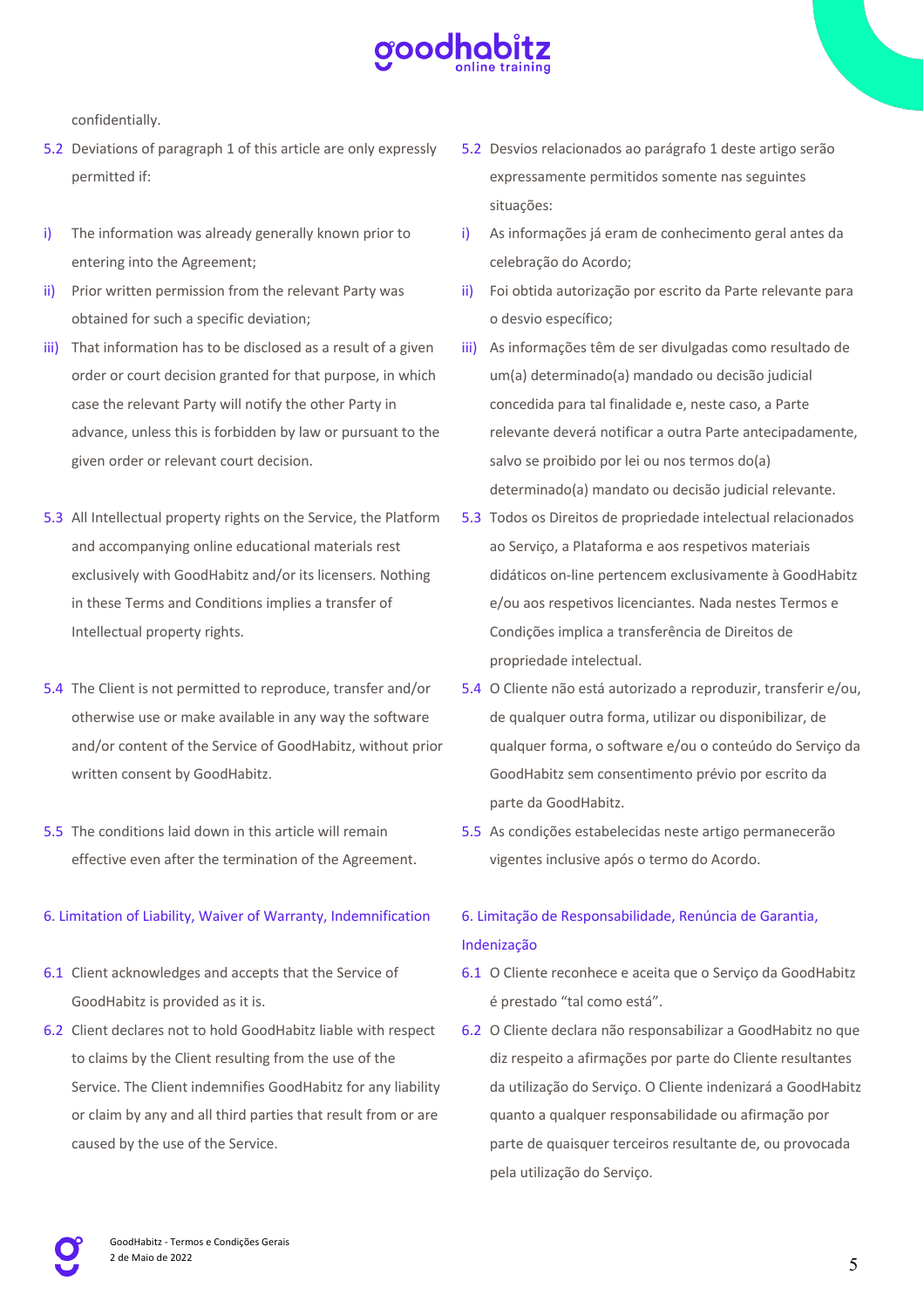

6.3 Any liability of GoodHabitz resulting from intent or wilful recklessness on the part of GoodHabitz will be limited to the maximum amount per claim which will be paid out in that case under the liability insurance taken out by GoodHabitz. If, for whatever reason, the above-mentioned insurance does not give claim to payment or if no payment takes place, the liability of GoodHabitz will be limited to no more than the amount invoiced to the Client and paid by the Client in the most recent contractual year. GoodHabitz shall never be liable for any form of indirect losses.

#### 7. Personal Data Protection

- 7.1 Parties may enter into a separate Agreement in which they 7.1 As partes poderão celebrar um Acordo em separado onde establish responsibilities, agreements and mutual obligations regarding the exchange, processing and handling of personal data.
- 7.2 GoodHabitz will process the personal data of the Client and its Users within the limits of the statutory regulations and objectives of GoodHabitz and the Client respectively, in an appropriate, careful and safe fashion.
- 7.3 GoodHabitz will process the personal data of Users in accordance with its privacy policy, which is laid out on the GoodHabitz website (www.goodhabitz.com).

# 8. Final Clauses

8.1 The rights and obligations described in these Terms and Conditions and the provision of and access to the Service of GoodHabitz including the online services and relating matters are transferrable by GoodHabitz to third parties without consequential permission to the Client to terminate the Agreement. GoodHabitz will notify the Client of this matter. The fact remains that the then entitled party shall respect and continue the rights and obligations of GoodHabitz resulting from the Agreement. 6.3 Qualquer responsabilidade da GoodHabitz resultante de intenção dolosa ou negligência deliberada por parte da GoodHabitz estará limitada ao montante máximo por reinvindicação, o qual será pago, nesse caso, de acordo com o seguro de responsabilidade civil contratado pela GoodHabitz. Se, por algum motivo, o seguro supracitado não conferir direito a pagamento ou caso não ocorra qualquer pagamento, a responsabilidade da GoodHabitz será limitada a um montante não superior ao valor faturado ao Cliente e pago pelo Cliente no ano contratual mais recente. A GoodHabitz não será, de forma alguma, responsável por qualquer forma de perdas indiretas.

#### 7. Proteção de Dados Pessoais

- estabelecem responsabilidades, acordos e obrigações mútuas relativamente à troca, ao processamento e ao tratamento de dados pessoais.
- 7.2 A GoodHabitz processará os dados pessoais do Cliente e dos respetivos Usuários respeitando os limites da regulamentação legal e os objetivos da GoodHabitz e do Cliente, respetivamente, de forma apropriada, cuidadosa e segura.
- 7.3 A GoodHabitz processará os dados pessoais dos Usuários em conformidade com a sua política de privacidade, a qual se encontra detalhada no website da GoodHabitz (www.goodhabitz.com).

# 8. Cláusulas Finais

8.1 Os direitos e obrigações descritos nestes Termos e Condições e a disponibilização e o acesso ao Serviço da GoodHabitz, incluindo os serviços on-line e assuntos relacionados, são transferíveis pela GoodHabitz a terceiros sem permissão consequente para que o Cliente rescinda o Acordo. A GoodHabitz notificará o Cliente quanto a esta questão. No entanto, a então parte titular deverá respeitar e conservar os direitos e obrigações da GoodHabitz resultantes do Acordo. O Cliente não está autorizado a